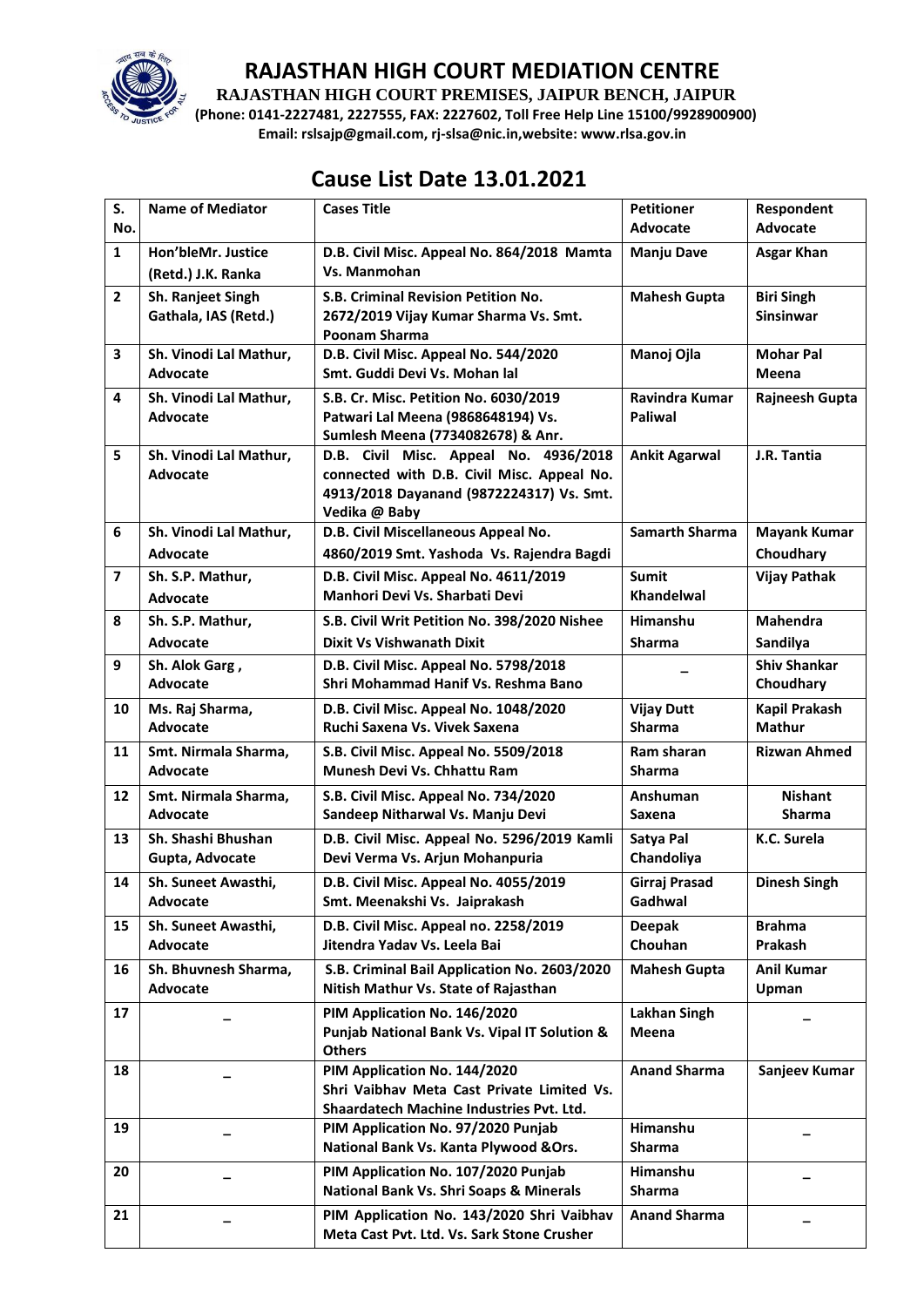

**RAJASTHAN HIGH COURT PREMISES, JAIPUR BENCH, JAIPUR**

**(Phone: 0141-2227481, 2227555, FAX: 2227602, Toll Free Help Line 15100/9928900900) Email: rslsajp@gmail.com, rj-slsa@nic.in,website: www.rlsa.gov.in**

| 22 | PIM Application No. 60/2020 Mrs. Sharda<br>Falor & Ors. Vs. Bajrang Lal Pareek         | Sukriti Kasliwal          | Ajay Gupta |
|----|----------------------------------------------------------------------------------------|---------------------------|------------|
| 23 | PIM Application No. 84/2020<br>Smt. Baljeet Kaur Vs. Shri Mirza Iktedar Baig           | Himanshu<br><b>Sharma</b> |            |
| 24 | PIM Application No. 110/2020<br>Punjab National Bank Vs. M/s Nahar<br>Packaging & Ors. | Himanshu<br><b>Sharma</b> |            |

**Learned Advocates are requested to get such matters referred to Mediation Centre, which in their opinion can be mutually settled by the parties on persuasion by trained Mediators, especially the matters arising out of matrimonial/ family disputes – divorce petitions, maintenance, custody of children, suit for injunction and/or declaration, partition, specific performance, recovery of possession, money suits, disputes between the landlord and tenant, Negotiable Instruments Act, Company matters and the matters of like nature. Learned Advocates may also provide the list of such cases to the Registrar (Judicial) Rajasthan High Court, Bench at Jaipur.** 

**By Order**  By Order **By Order** 

**(Vikash Kumar Khandelwal) Special Secretary (Mediation & Arbitration) Rajasthan State Legal Services Authority** ا **Jaipur** کار است که از این است که از این است که از این است که از این است که از این است که از این است که از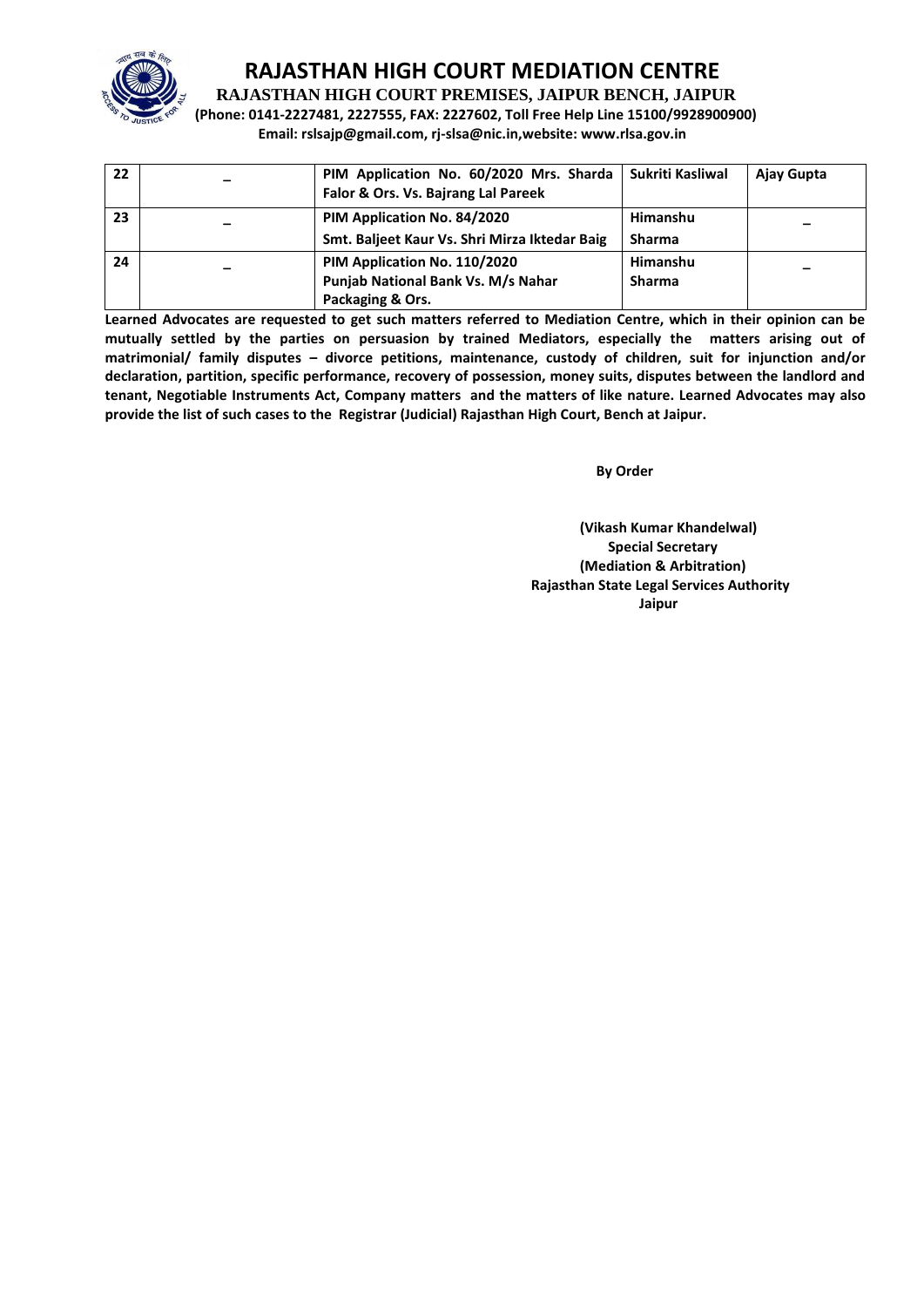

**RAJASTHAN HIGH COURT PREMISES, JAIPUR BENCH, JAIPUR**

**(Phone: 0141-2227481, 2227555, FAX: 2227602, Toll Free Help Line 15100/9928900900) Email: rslsajp@gmail.com, rj-slsa@nic.in,website: www.rlsa.gov.in**

# **Cause List Date 15.01.2021**

| S.                      | <b>Name of Mediator</b>                  | <b>Cases Title</b>                                                                       | <b>Petitioner</b>                     | Respondent                       |
|-------------------------|------------------------------------------|------------------------------------------------------------------------------------------|---------------------------------------|----------------------------------|
| No.                     |                                          |                                                                                          | <b>Advocate</b>                       | <b>Advocate</b>                  |
| $\mathbf{1}$            | Hon'bleMr. Justice<br>(Retd.) J.K. Ranka | S.B. Civil Writ Petition No. 21383/2018 Om<br>Prakash Gupta Vs. Union of India connected | <b>Kapil Mathur</b>                   | P.S. Arya<br><b>Devesh Yadav</b> |
|                         |                                          | with S.B. Civil Writ petition No. 21393/2019                                             |                                       | for Ashish                       |
|                         |                                          | Tripurari Sharma Vs. Union of India & S.B.                                               |                                       | <b>Kumar</b>                     |
|                         |                                          | Civil Writ Petition No. 21445/2019                                                       |                                       |                                  |
|                         |                                          | VinodTyagi Vs. Union of India                                                            |                                       |                                  |
| $\mathbf{2}$            | Sh. Suresh pareek,                       | D.B. Civil Misc. Matrimonial Appeal No.                                                  | <b>Yogesh Chandra</b>                 | <b>Arun Singh</b>                |
|                         | Sr. Advocate                             | 5288/2019 Anil Joshi Vs. Anita Joshi                                                     | Joshi                                 | <b>Shekhawat</b>                 |
| 3                       | Sh. Sudesh Bansal,                       | D.B. Civil Misc. Appeal No. 5097/2019<br>Smt. Farida Bano Vs. Abdul Salam                | <b>Syed Saddat Ali</b>                | <b>Surendra</b>                  |
|                         | Advocate                                 |                                                                                          |                                       | Sharma                           |
| 4                       | Sh. Sudesh Bansal,<br>Advocate           | S.B. Civil Misc. Appeal No. 4447/2019                                                    | <b>Prem Kumar</b><br><b>Sharma</b>    | Jai Praksh                       |
|                         |                                          | Navdeep Alias Shivam Vs. Har Khas                                                        |                                       | Gupta                            |
| 5                       | Sh. Swaraj Sharma,<br>Advocate           | D.B. Civil Misc. Appeal No. 3181/2017<br>Bhupendra Kumar Saini Vs. Smt. Anjali           | Priya Rastogi                         | <b>Vinod Pathak</b>              |
| 6                       |                                          |                                                                                          | <b>Aniket Sharma</b>                  | Yogesh                           |
|                         | Sh. Swaraj Sharma,<br><b>Advocate</b>    | D.B. Civil Misc. Appeal No. 5870/2018<br><b>Digamber Singh Vs. Meera</b>                 |                                       | Choudhary                        |
| $\overline{\mathbf{z}}$ | Sh. Ravi Bhojak,                         | D.B. Civil Misc. Appeal No. 1142/2020                                                    | <b>Pallav Sharma</b>                  |                                  |
|                         | Advocate                                 | Prem Dutt Gautam Vs. Smt. Uma Gautam                                                     |                                       |                                  |
| 8                       | Sh. Ravi Bhojak,                         | D.B. Civil Misc. Appeal No. 5297/2019                                                    | <b>Chetan Kumar</b>                   | <b>Naeem Akil</b>                |
|                         | Advocate                                 | Abhimanyu Singh Vs. Smt. Neha Sisodia                                                    | Jain                                  |                                  |
| 9                       | Sh. Ankur Rastogi                        | D.B. Civil Misc. Appeal No. 5446/2019                                                    | <b>Kunal Jaiman</b>                   |                                  |
|                         | Advocate                                 | Neelam Vs. Shree Mahaveer Prajapati                                                      |                                       |                                  |
| 10                      | Sh. Vikas Jain Advocate                  | D.B. Civil Misc. Appeal No. 1168/2020                                                    | <b>Samarth Sharma</b>                 | Ajay Sharma /                    |
|                         |                                          | Harish Sehgal Vs. Smt. Jyoti                                                             |                                       | Ms. Shilpa                       |
|                         |                                          |                                                                                          |                                       | Sharma                           |
| 11                      | Sh. Ashwani Chobisa,                     | D.B. Civil Misc. Appeal No. 1143/2020                                                    | <b>Girish</b>                         | <b>Vipul Jain</b>                |
|                         | Advocate                                 | Rajesh Gulati Vs. Smt. Rakhi                                                             | Khandelwal                            |                                  |
| 12                      | Sh.Manish Kumawat,                       | D.B. Civil Misc. Appeal No. 1719/2015                                                    | <b>Biri Singh</b><br><b>Sinsinwar</b> | <b>Ashvin Garg</b>               |
|                         | Advocate                                 | Connected with D.B. Civil Misc. Appeal No.<br>1718/2015 Smt. Pooja Choudhary Vs. Vivek   |                                       |                                  |
|                         |                                          | Choudhary                                                                                |                                       |                                  |
| 13                      | Ms. Alka Bhatnagar,                      | D.B. Civil Misc. Appeal No. 4650/2019                                                    | <b>Shailesh Prakash</b>               | Gopal Singh                      |
|                         | Advocate                                 | Sumeer Sanchora Vs. Smt. Charul Bala                                                     | <b>Sharma</b>                         | <b>Bareth</b>                    |
|                         |                                          |                                                                                          |                                       |                                  |
| 14                      | Sh. Sageer Ahammed,                      | S.B. Criminal Misc. Petition No. 2944/2020                                               | Kapil Prakash                         | <b>Anurag Shukla</b>             |
|                         | Advocate                                 | Dr. Shirish Mandawat Vs. State of Rajasthan                                              | Mathur                                |                                  |
| 15                      | Sh. Sageer Ahammed,<br>Advocate          | S.B. Civil First Appeal No. 510/2009<br>Rajasthan Khadi and Gramodyog Bo Vs.             | A.K. Bajpai                           | <b>Harish Kumar</b><br>Tripathi  |
|                         |                                          | State of Raj and Ors.                                                                    |                                       |                                  |
| 16                      | Sh. Sageer Ahammed,                      | D.B. Civil Misc. Appeal No. 4434/2018                                                    | <b>Kapil Gupta</b>                    | <b>Anoop Dhand</b>               |
|                         | Advocate                                 | Smt. Anjana Vs. Vijay Singh                                                              |                                       |                                  |
| 17                      |                                          | PIM Application No. 147/2020                                                             | <b>Jitendra</b>                       | <b>Lokesh Gaur</b>               |
|                         |                                          | Gurnani Hotels Private Limited Vs. M/s Rose                                              | Mitrucka                              |                                  |
|                         |                                          | Garden & Anr.                                                                            |                                       |                                  |
| 18                      |                                          | PIM Application No. 149/2020                                                             | Rahul Kamwar                          |                                  |
|                         |                                          | Mahendra Kumar Vijay Vs. JNS Corporation<br>& Anr.                                       |                                       |                                  |
| 19                      |                                          | PIM Application No. 121/2020 M/s Aman                                                    | <b>Mohit Tantia</b>                   |                                  |
|                         |                                          | Exports International Vs. M/s Top Sacrets                                                |                                       |                                  |
|                         |                                          | SP.ZO.O & Anr.                                                                           |                                       |                                  |